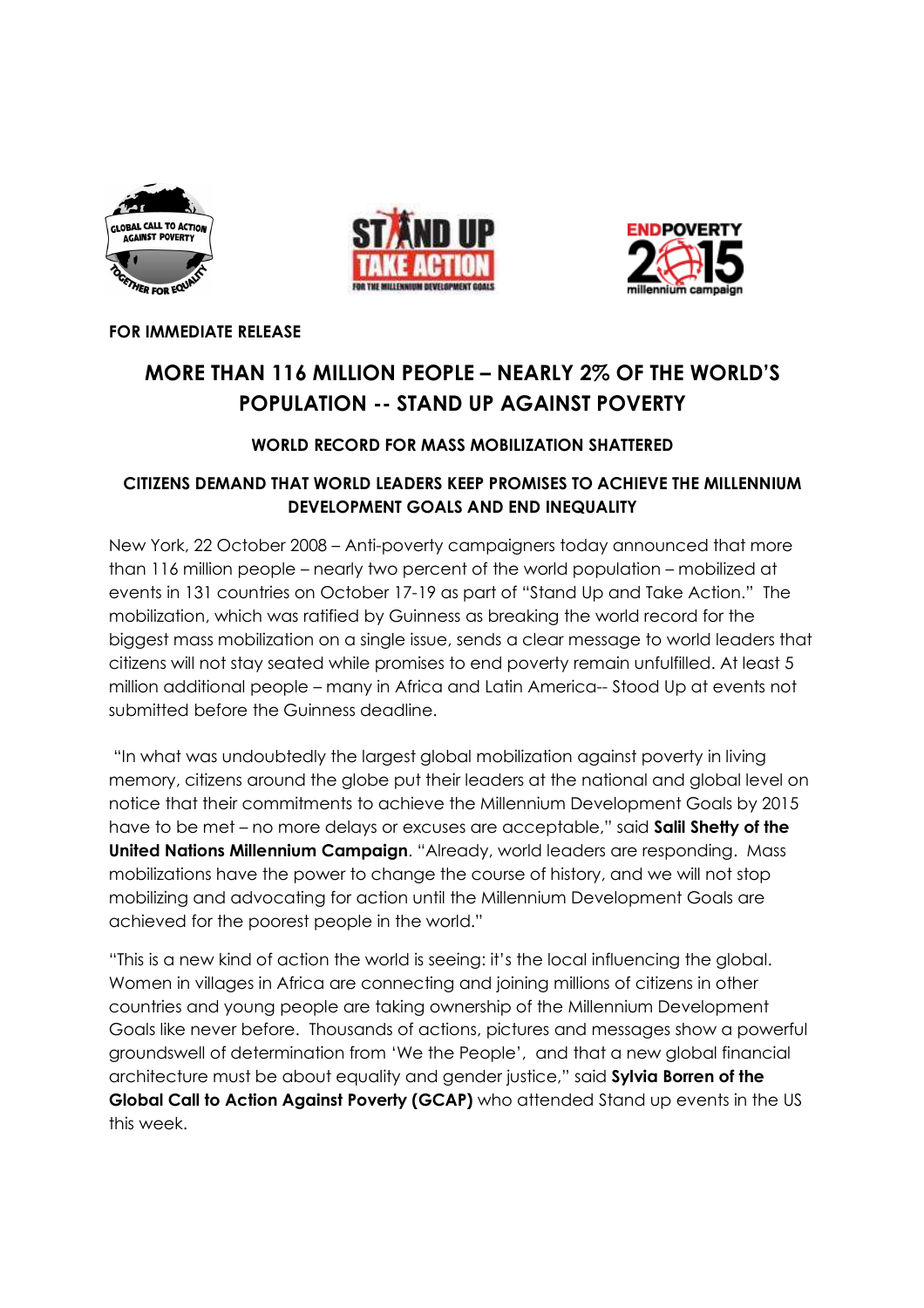"This is a wonderful statement of global determination and commitment to end the injustice of extreme poverty," said Desmond Tutu, Archbishop of Cape Town and Chairman of The Elders. "116 million people demand the right to food, water, health care, education and a life of dignified work for all. 116 million people have stood together to say end extreme poverty. This message must be heard by leaders everywhere – it cannot be ignored."

"This show of the mass will of people around the world against the massive injustice of poverty and in support of the Millennium Development Goals this past weekend was moving and powerful -- but now it's up to world leaders to match the passion and commitment of their people and deliver on their commitments ," said human and civil rights leader Martin Luther King III. "My father proved that when the voices of citizens become too loud to ignore, governments are forced to do the right thing. We'll keep mobilizing and advocating for change until they do."

"The largest Stand Up is truly an historic event and as keepers and adjudicators of world records we are delighted to ratify such an important record and make this official," said Craig Glenday, Editor- in-Chief of Guinness World Records. "We congratulate every individual for taking part in this initiative and welcome them to the family of Guinness World Records."

"This ever increasing number clearly shows that business as usual cannot go on," said Eveline Herfkens of the UN Millennium Campaign. "Leaders must take note and act now."

## The number of people who "Stood Up and Took Action" as verified by Guinness World Records in each region is as follows:

| Africa        | 24,496,151  |
|---------------|-------------|
| Arab States   | 17,847,870  |
| Asia          | 73,151,847  |
| Europe        | 951,788     |
| Latin America | 211,250     |
| North America | 123,920     |
| Oceania       | 210,803     |
| Total         | 116,993,629 |

#### Key "Stand Up and Take Action" events included:

In the Philippines, more than 35 million people --1/3 of the population – Stood Against Poverty at events organized through the Department of Education, universities, local municipalities and government ministries. Thousands of fishermen also took to the streets with GCAP Philippines on October 17 to demand a government program for food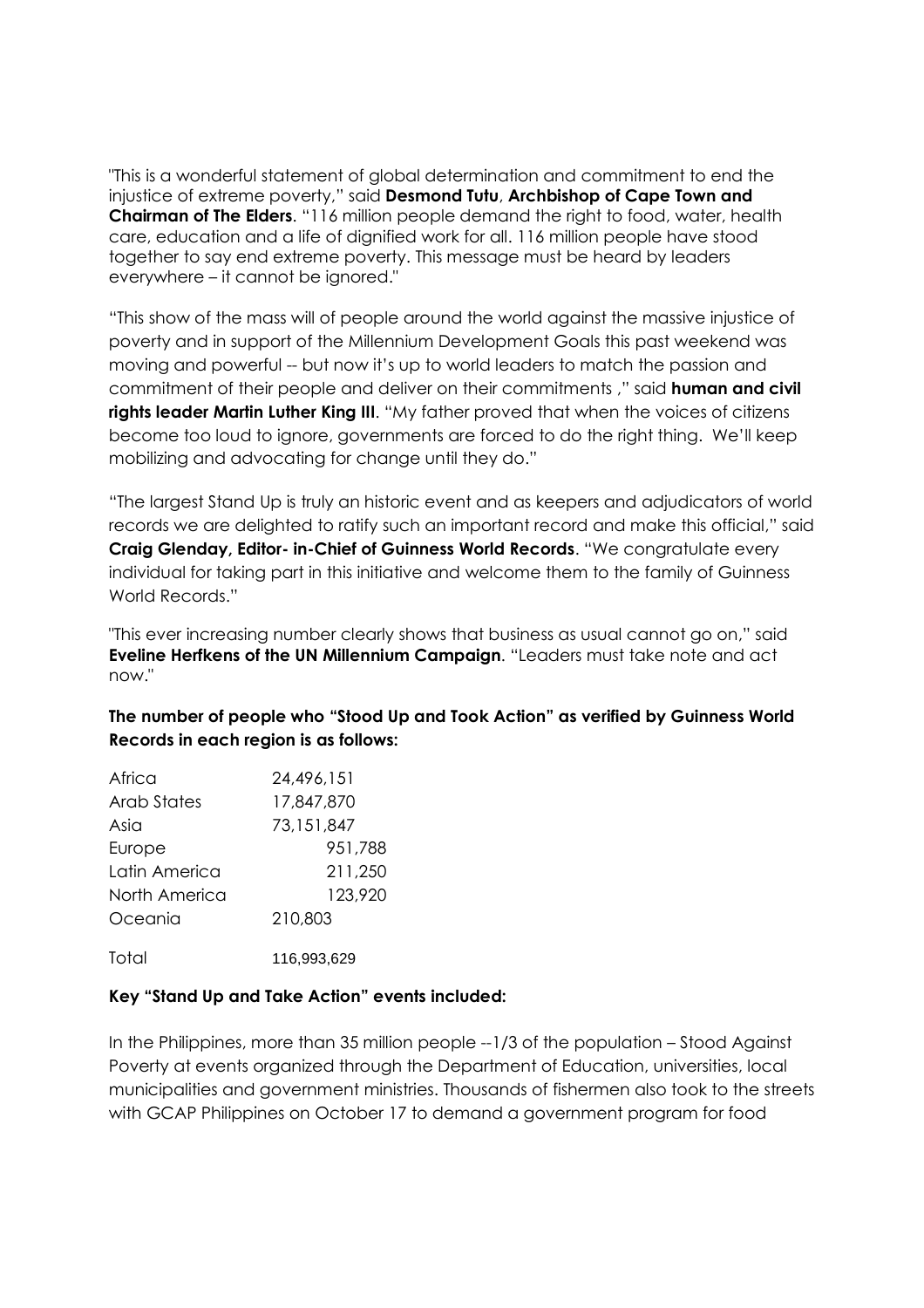sovereignty and sustainability.

In Egypt, millions of people Stood Up in mosques across the country as well as along the banks of the Nile, where two sailboats made eight stops between Alexandria and Aswan to educate Egyptians about the Millennium Development Goals.

In Ahmedabad, India, Indian Cricket League officials and cricket players from India, Pakistan, Bangladesh, Sri Lanka, Australia, South Africa, New Zealand and the West Indies led a "Stand Up" moment for 30,000 fans at a game of the Ahmedabad Rockets and the Mumbai Champs on October 17.

Farmers in Pakistan took to the streets to decry rising food prices. Other Stand Up rallies urged the government to check rising poverty as the number of poor people in Pakistan rose from 60 million to 77 million this year.

In New Delhi, India, more than 6,000 people Stood Up on the perimeter of Parliament on October 18, including some of the richest and poorest families in the country, in an event organized by the Art of Living Foundation, one of the largest spiritual movements in the world.

In Badarpur Khadar, a village 15 km from Delhi, India, with no electricity, water, sanitation or health facilities, 700 people Stood Up on October 18, when they opened the first school in the village's 300-year history. The villagers plan to take up the issue of their denial of the fundamental constitutional right of primary education with the government.

In Jigawa, Nigeria's poorest state, the Sultan of Sokoto, His Eminence Sa'ad Abubakar III -- the most powerful and respected traditional ruler in West Africa -- joined 20,000 people who Stood Against Poverty on October 18, in a Summit where they called on the government to empower women and other marginalized groups through skill acquisition programs, empowerment schemes and access to micro-financing.

 In Rwanda, President Kagame joined 10,000 people to Stand Against Poverty at the Rubavu Stadium, in the Western Province. The President called on Rwandans to use their hard-won peace and stability as the foundation to fight poverty, create wealth and drive development for the well being of the entire population.

In Uganda, the entire Parliament stood on October 17, and members of the Parliamentary Committee on the Millennium Development Goals helped to clean the Kisenyi slum outside Kampala.

In Malawi, over 600,000 people were mobilized under the Micah Challenge umbrella. 240 catholic churches joined with over 1,000 Ecumenical churches. The congregants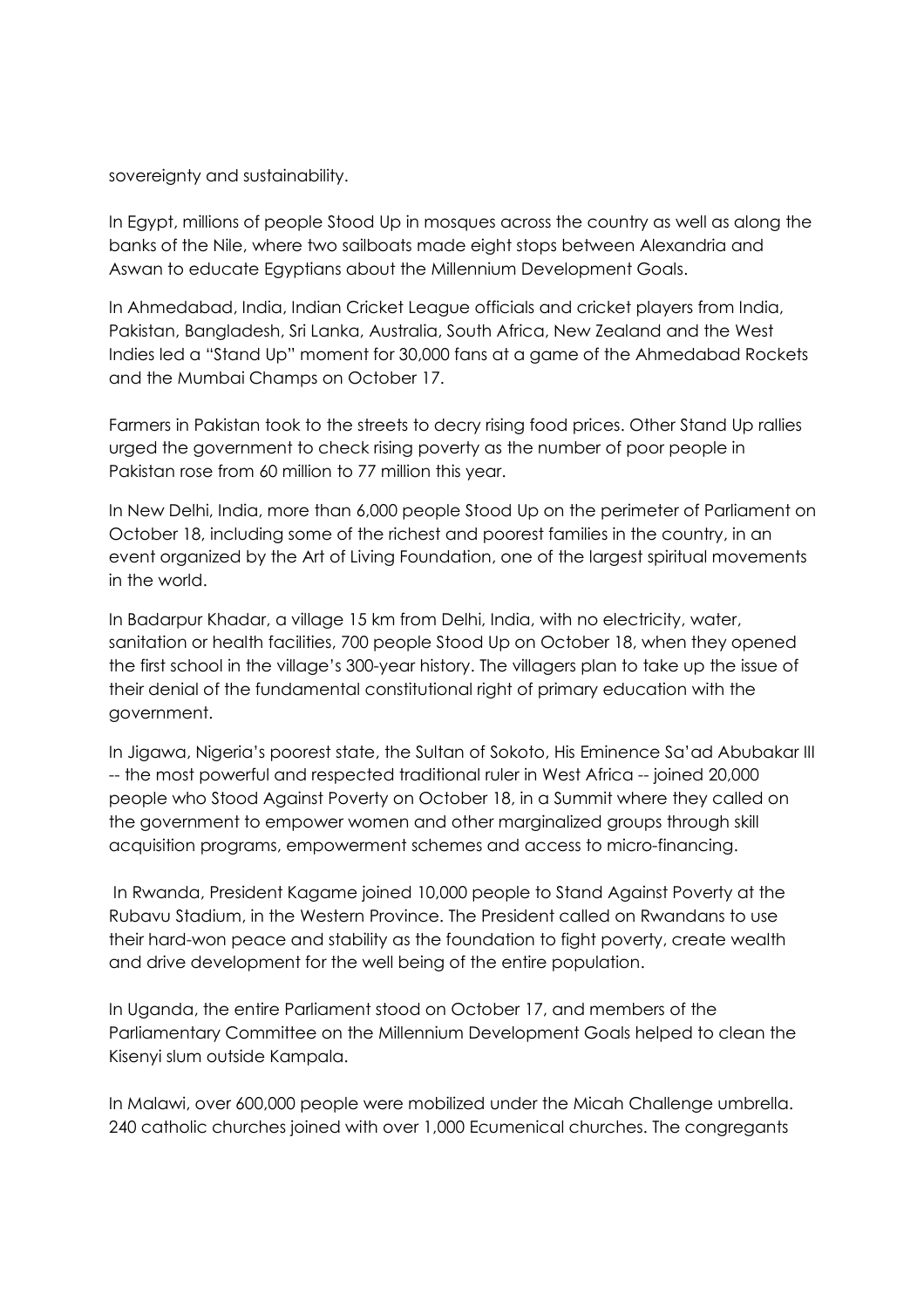demanded greater transparency and accountability from their leaders.

In Jakarta and other cities of Indonesia, more than 450,000 Muslims in 1,500 mosques Stood Up after Friday prayers on October 17. Khatibs (preachers) explained the responsibilities of Muslims in accordance with Islamic values to fight poverty.

In Bangladesh, over 13 million people Stood Against Poverty at events throughout the weekend, including a Millennium Development Goals Road Show and a policy seminar to engage political leaders in the upcoming national elections.

In Nepal, over 1.5 million people Stood Against Poverty, at a convention of women members of the Constituent Assembly and many other events focusing on deepening participatory democracy as part of building a poverty and hunger-free Nepal.

400,000 students in the West Bank and 200,000 students in Gaza Stood Against Poverty as part of an annual program to teach them about the Millennium Goals and involve them in holding their government accountable.

In Thailand, the Royal Thai Government, represented by the Ministry of Interior, and the United Nations jointly pledged their commitment to eradicate poverty and inequality by launching a 180-day Roadmap for Poverty Eradication.

Thousands of people in Internally Displaced Persons (IDP) camps in Baidoa, Somalia stood up in solidarity with all others around the world living in poverty, and determined to Take Action to improve their own situation.

In New York, H.E. Miguel d'Escoto Brockmann, President of the UN General Assembly, and Deputy Secretary General Asha-Rose Migiro joined 837 people who Stood Against Poverty after performances by the cast of the Broadway production "Tale of Two Cities."

In Italy more than 400,000 people Stood Against Poverty at events which included a high-level event attended by Italian foreign minister Franco Frattini and Letizia Moratti, Mayor of Milan.

A poverty forum in Kabul saw delegates pledge to take action to end poverty in Afghanistan, where 85% of the population is deemed to be living in poverty. Parliamentarians and government officials, professors from Kabul University, civil society organizations, and religious leaders attended the event and Stood Up.

In Germany, Development Minister Heidemarie Wieczorek-Zeul joined the Stand Up event in Berlin, encouraging civil society to increase pressure on the government to stick to their promises. With hundreds of events across the country, more than 100,000 people demanded more and better aid and the implementation of fair world trade rules to realize the MDGs.